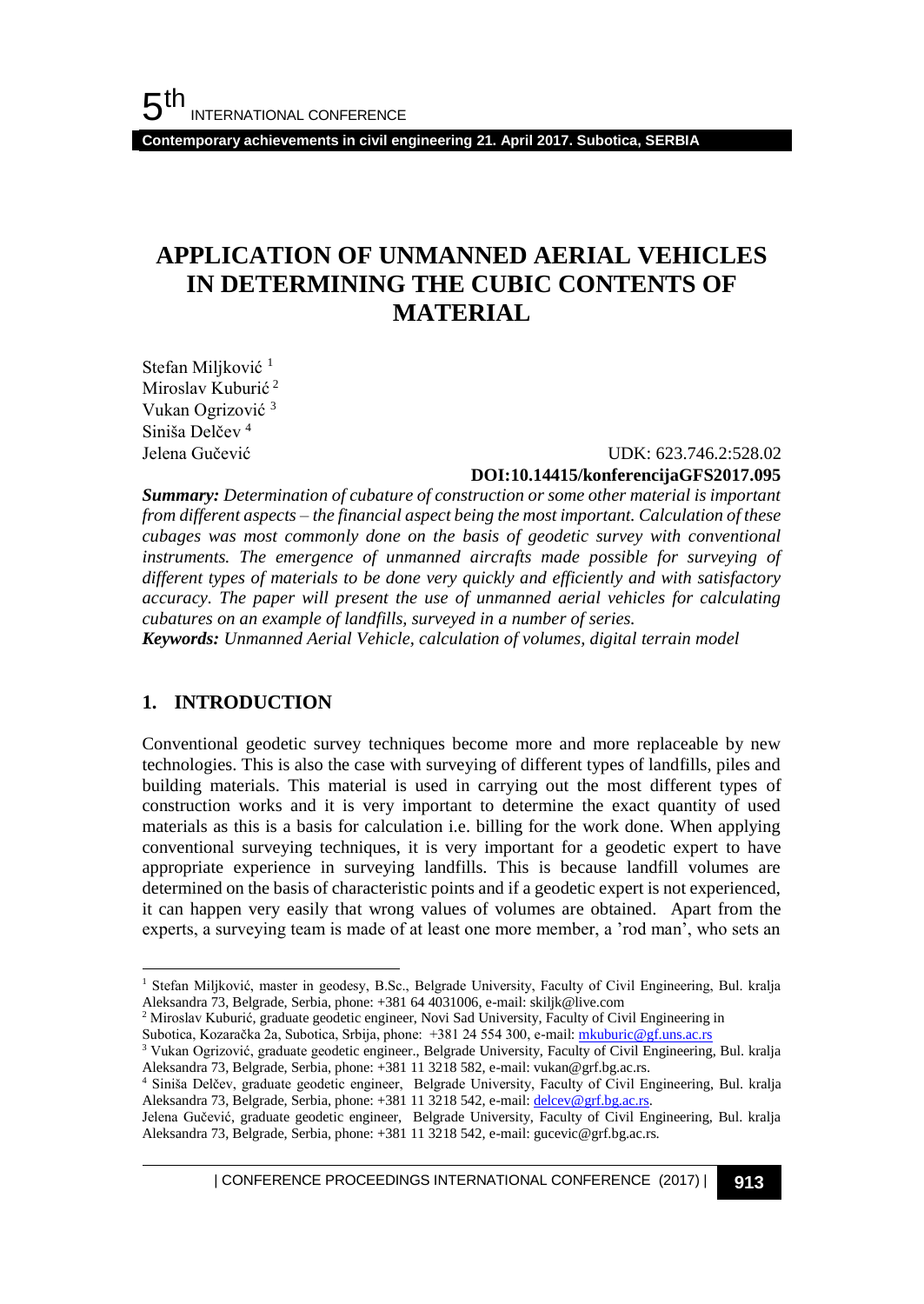# $\mathbf 5$ . међународна конференција **Савремена достигнућа у грађевинарству 21. април 2017. Суботица, СРБИЈА**

appropriate signal (prism) on characteristic points of the landfill, naturally, according to the experts' instruction.

The emergence of Unmanned Aerial Vehicles – UAVs made possible the entire process of surveying landfills to be automated, as well as reducing the time necessary for surveying. In doing so, the obtained results are of the same or even better accuracy, compared to the application of conventional techniques. Automation is first of all reflected in creating the landfill model, but also in the manner of collecting data – the entire process is highly automated and is done with insignificant interventions by the experts. Consequently, the time necessary to determine the landfill cubage is shortened.

### **2. APPLICATION OF UAVs FOR PHOTOGRAMMETRY**

The emergence of UAVs and their application for photogrammetric surveys opens up a wide array of possibilities and applications in different engineering and technical fields (geodesy, civil engineering, geology, etc.) The data obtained by this method are very suitable both for visual and metric analyses of spatial phenomena, reliefs, land masses, vegetation, etc.

With an advance of technology, UAVs have seen a big expansion in recent years in terms of autonomy, type and quality of sensors that they carry. Hence the constant progress of the volume and quality of data that are obtained by their use. The degree of works automation is at a very high level.

The main advantage of UAV photogrammetry compared to conventional aerial photogrammetry is in the fact that UAV can also be used in risky situations without jeopardizing human lives, as well as in inaccessible area, at low flight heights as well as at the flights that are close to the objects in which the conventional aerial photogrammetry is impossible to use. UAVs are incomparably more economical compared to conventional airplanes; therefore their application is much more cost-effective on smaller objects and projects.

Nowadays, UAV represents a precise, automated and computer-controlled method for collection of geo-spatial data.

#### **2.1 Types and division of UAVs**

From the point of view of technical characteristics of unmanned vehicles, categorization may be done into: aircrafts with and without supply, crafts with flexible, fixed and rotational wings. In addition to this, there are many other divisions and categorization of UAVs according to the purpose, size, maximum flight height, maximum range, etc.

Aircrafts most commonly used for photogrammetry surveys are those with fixed wings (aircrafts) and aircrafts with rotating wings (helicopters or multirotors); on the other hand, the balloons (airships) filled with helium or some other chemical substance are also often used (Figure 1).

Specialized aircrafts the main purpose of which is mapping and collecting spatial data can be found in the market. Some of the better known companies that deal with the production of such crafts include *Trimble, Sensefly* and *Leica Geosystem*. In addition to specialized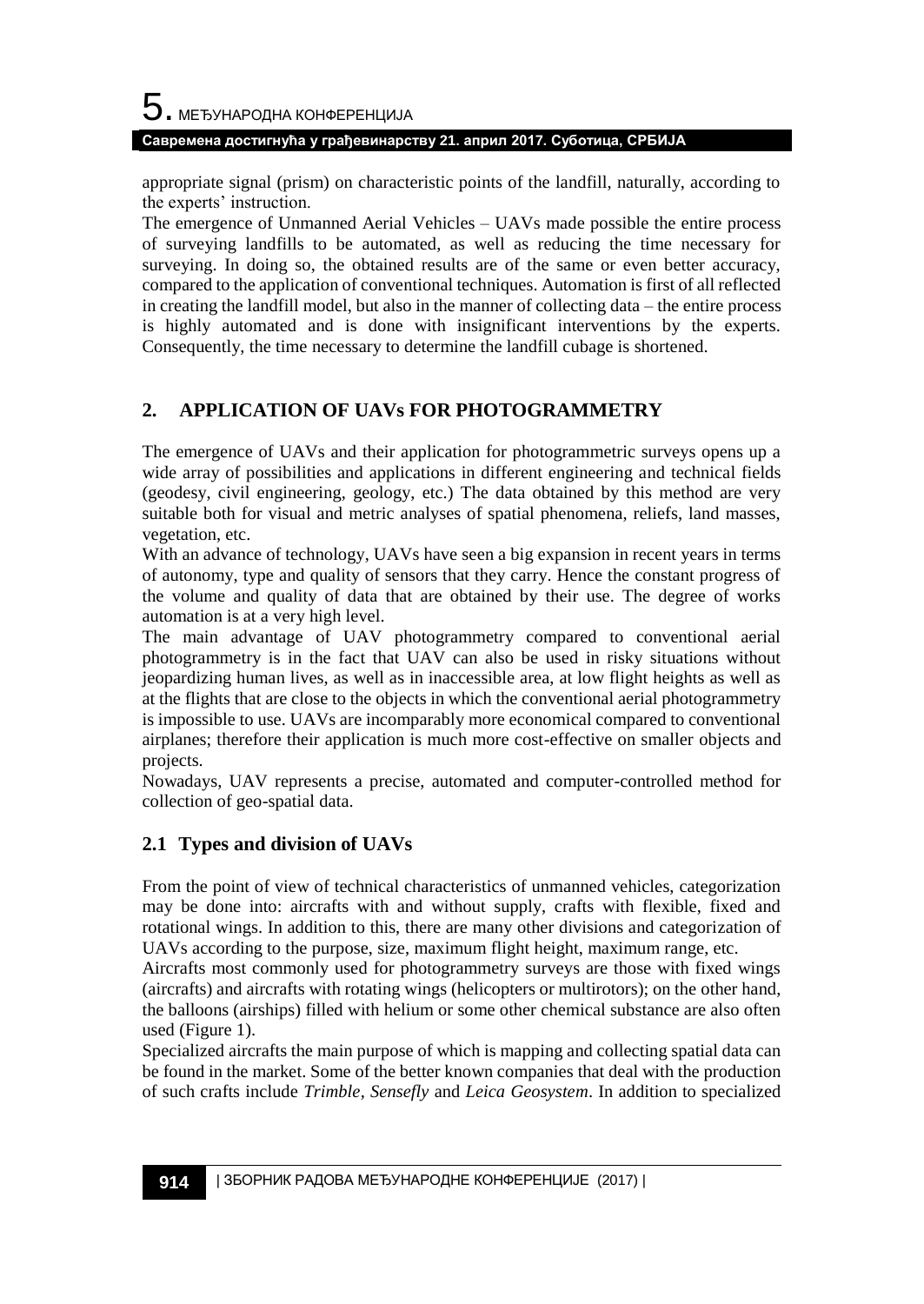#### 5 th INTERNATIONAL CONFERENCE **Contemporary achievements in civil engineering 21. April 2017. Subotica, SERBIA**

UA, universal crafts of Company *DJI* and the like can also be used for the needs of photogrammetry.



*Figure 1: Types of UAVs used for photogrammetry: a) airplane, b) multirotor and c) airship (zeppelin)*

#### **2.2. Basics of photogrammetric survey**

Photogrammetry is a technique of displaying and measuring 3D objects with the help of the data stored on 2D photographs. A photograph is an image that originated from projecting any point of the object on the film or digital sensor. Like any other type of projection, a photograph does not contain enough information for full overview of a certain space. The main reason for that is that each light beam contains infinitely many points, and therefore, the three-dimensional space on photographs is reduced to two dimensions. At least two projections are necessary to obtain spatial coordinates of points, i.e. a 3D model can be constructed on the basis of 2 photographs of the same object.

It will never happen in practice that only two shots are used. It is necessary to collect many more shots (images) to cover the entire concerned surface and enable establishing connections between shots. It is also necessary to ensure appropriate longitudinal and traverse overlap between the shots (each part of the field surface must be found on at least two shots).

#### **3. APPLICATION OF UAVs FOR CALCULATION OF CUBATURE OF GRAVEL DUMP**

With the application of UAV photogrammetry a digital model of the terrain and Orthophoto plan are obtained. The digital model of the terrain is very suitable for calculation of cubatures of land masses.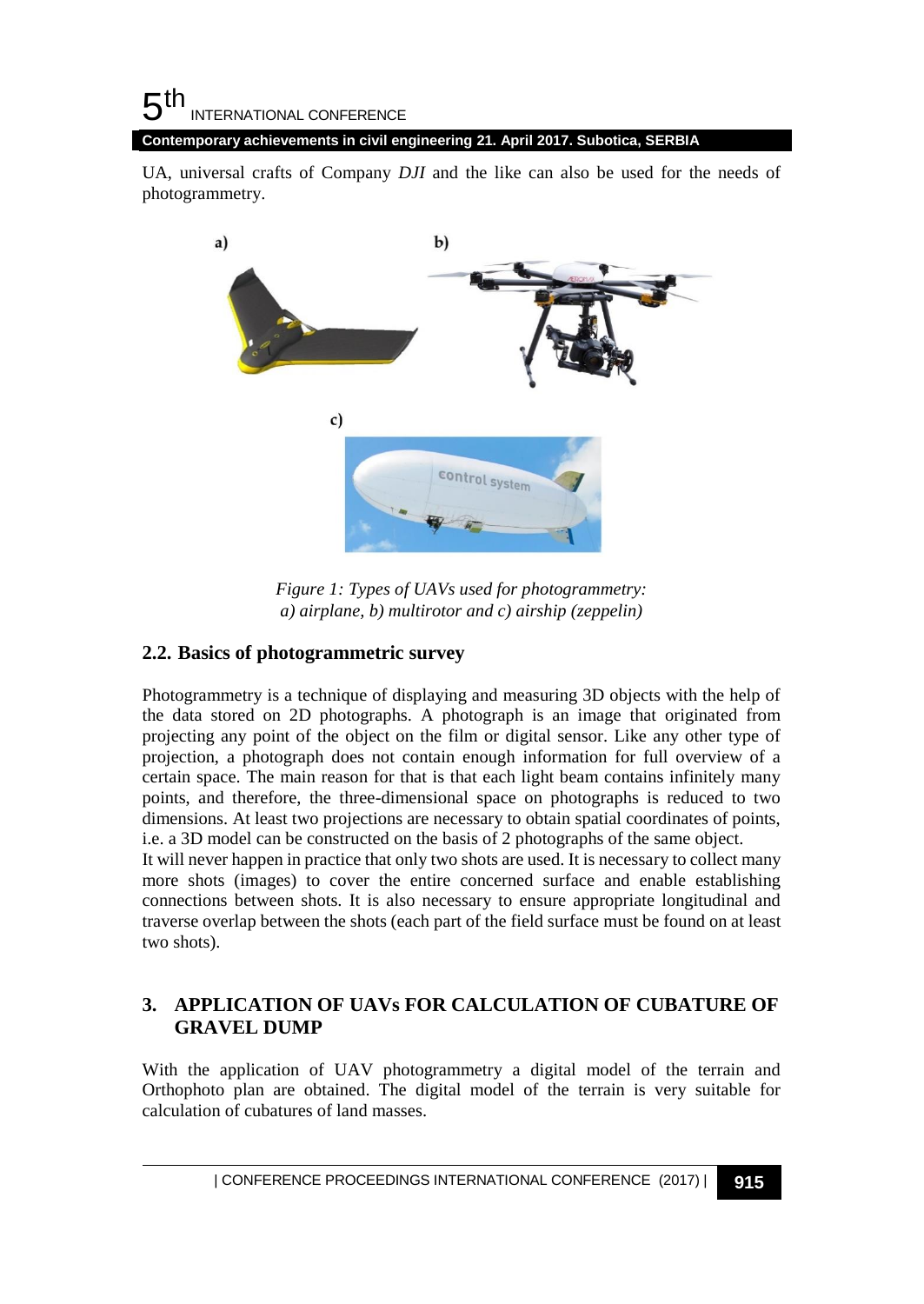# $\mathbf 5$ . међународна конференција **Савремена достигнућа у грађевинарству 21. април 2017. Суботица, СРБИЈА**

In this paper we present the calculation of cubature for material (gravel) piles on construction material dumps with an overview of the repeatability of the results. Independent surveying with UAV photograph was done on two independent landfills in three surveying epochs, during the time interval of six months each.

One pile was separated on each landfill for which it was found that there were no changes of volumes between the epochs (Figure 2). Cubatures of the piles were calculated in all epochs in order to present the level of repeatability of results.



*Figure 2: Piles that are subject to experiment* 

### **3.1. Surveying parameters and processing the measuring results**

Measurements were done by UAV branded as *Skywalker X8*. The weight of the craft is 2.5 kg, while a wing span is 2.2m (Figure 3). The camera that the craft has is S*ony NEX 5R*, the size of the sensor 23.7mm x 15.6 mm, sensor resolution is 4912 x 3264 pixels, the focal length is 16mm.



*Figure 3: Skywalker X8 with accessories*

The main parameters of surveying are presented in Table 1, while their practical meaning is presented in Figure 4.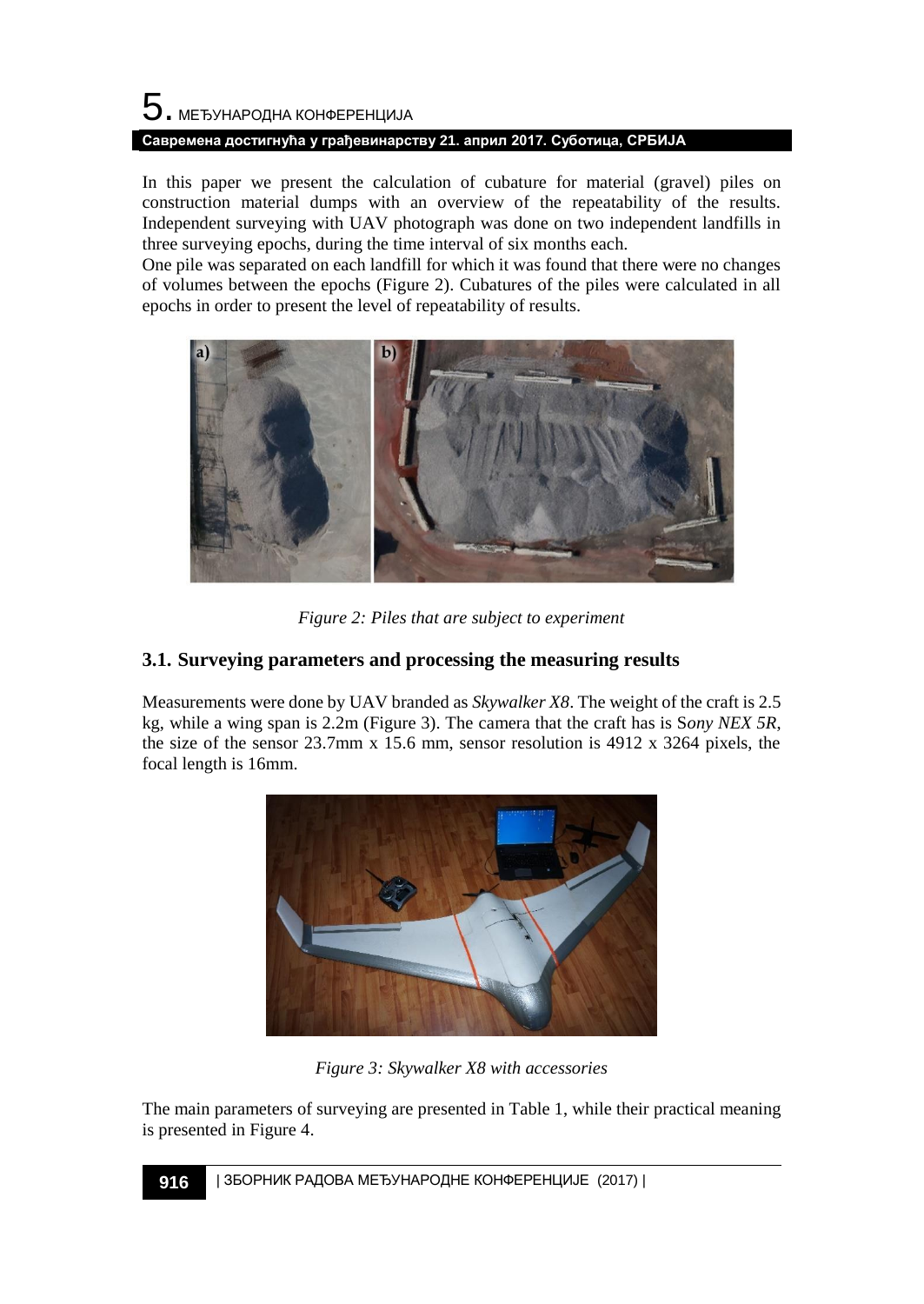# $5<sup>th</sup>$ INTERNATIONAL CONFERENCE

**Contemporary achievements in civil engineering 21. April 2017. Subotica, SERBIA**

Before surveying the field, signal markers were stabilized representing, at the processing stage, orientation points based on which self-calibration of camera was done and referencing of the terrain model. An optimum number of orientation points were set with approximately the same layout in all surveying epochs. The coordinates of orientation points are obtained by GPS measurements in RTK mode so that each point was measured in three repetitions, 30 seconds each.

| Parameter                            | Value             |  |  |
|--------------------------------------|-------------------|--|--|
| Flight height (h)                    | $100 \text{ m}$   |  |  |
| Surveying scale                      | 6250              |  |  |
| Pixel size in nature                 | $30.2 \text{ mm}$ |  |  |
| Sensor size in nature $(S \times L)$ | 98 x 148 m        |  |  |
| Longitudinal overlap                 | 75%               |  |  |
| Surveying base (B)                   | $24.5 \text{ m}$  |  |  |
| Transverse overlap                   | 60%               |  |  |
| Distance between strings (A)         | 29 <sub>m</sub>   |  |  |

*Table 1: The main surveying parameters and their values*



*Figure 4: Surveying parameters* 

The obtained scans in all surveying epochs were processed in software *Agisoft PhotoScan*. Leveling of the model, self-calibration of camera, generating the point cloud, orthophoto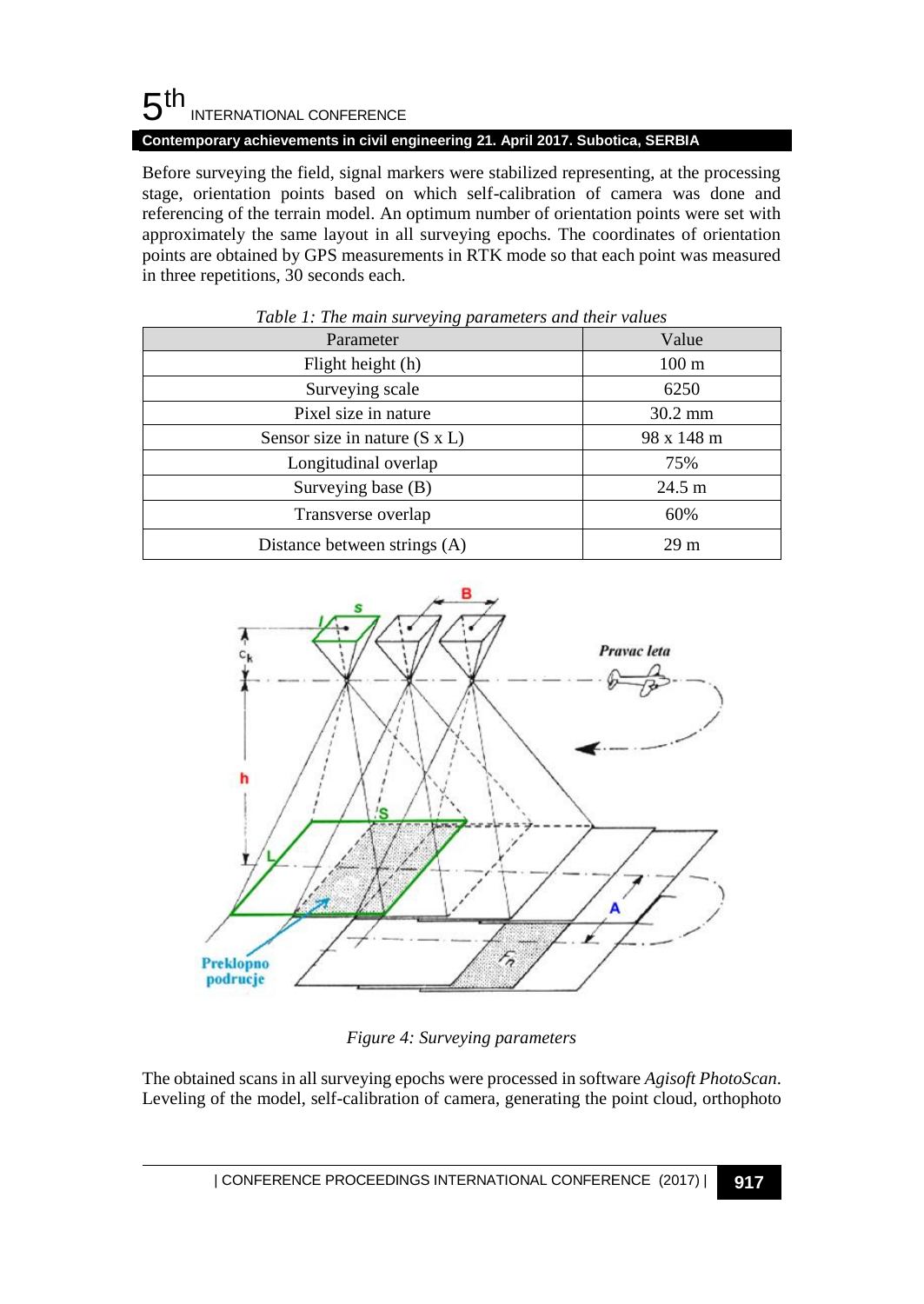# 5. МЕЂУНАРОДНА КОНФЕРЕНЦИЈА **Савремена достигнућа у грађевинарству 21. април 2017. Суботица, СРБИЈА**

and digital altitude model were carried out by the same software. 3D accuracy of leveling the model is  $\leq 6$  cm, which is as expected.

# **3.2. Results of the experiment**

Digital elevation models (DEMs) were generated in software *Agisoft PhotoScan* for each pile in every measurement epoch. For each pile a DEM was made of the surface of the pile as well as a DEM of the bottom of pile, which was obtained by interpolation of the surrounding ground once that the pile is cut (Figure 5). The digital elevations models were exported as a raster form in .tiff format.



*Figure 5: DEM piles ( a) DEM of the upper surface of the pile , b) DEM of the bottom of the pile*

Calculation of cubic contents was done in *Global Mapper* software. Calculated cubatures at all epochs and their differences are presented in Table 2.

|        | Tuble 2. Calculated cubic contents<br>Cubic contents |                    |                    | <b>Differences</b>         |                            |                            |
|--------|------------------------------------------------------|--------------------|--------------------|----------------------------|----------------------------|----------------------------|
|        | Epoch 1                                              | Epoch 2            | Epoch 3            | $E2 - E1$                  | $E2 - E3$                  | $E3 - E1$                  |
| Pile 1 | $1033 \; \mathrm{m}^3$                               | $1071 \text{ m}^3$ | $1045 \text{ m}^3$ | $38 \text{ m}^3$<br>3.55 % | $26 \text{ m}^3$<br>2.43 % | $12 \text{ m}^3$<br>1.15 % |